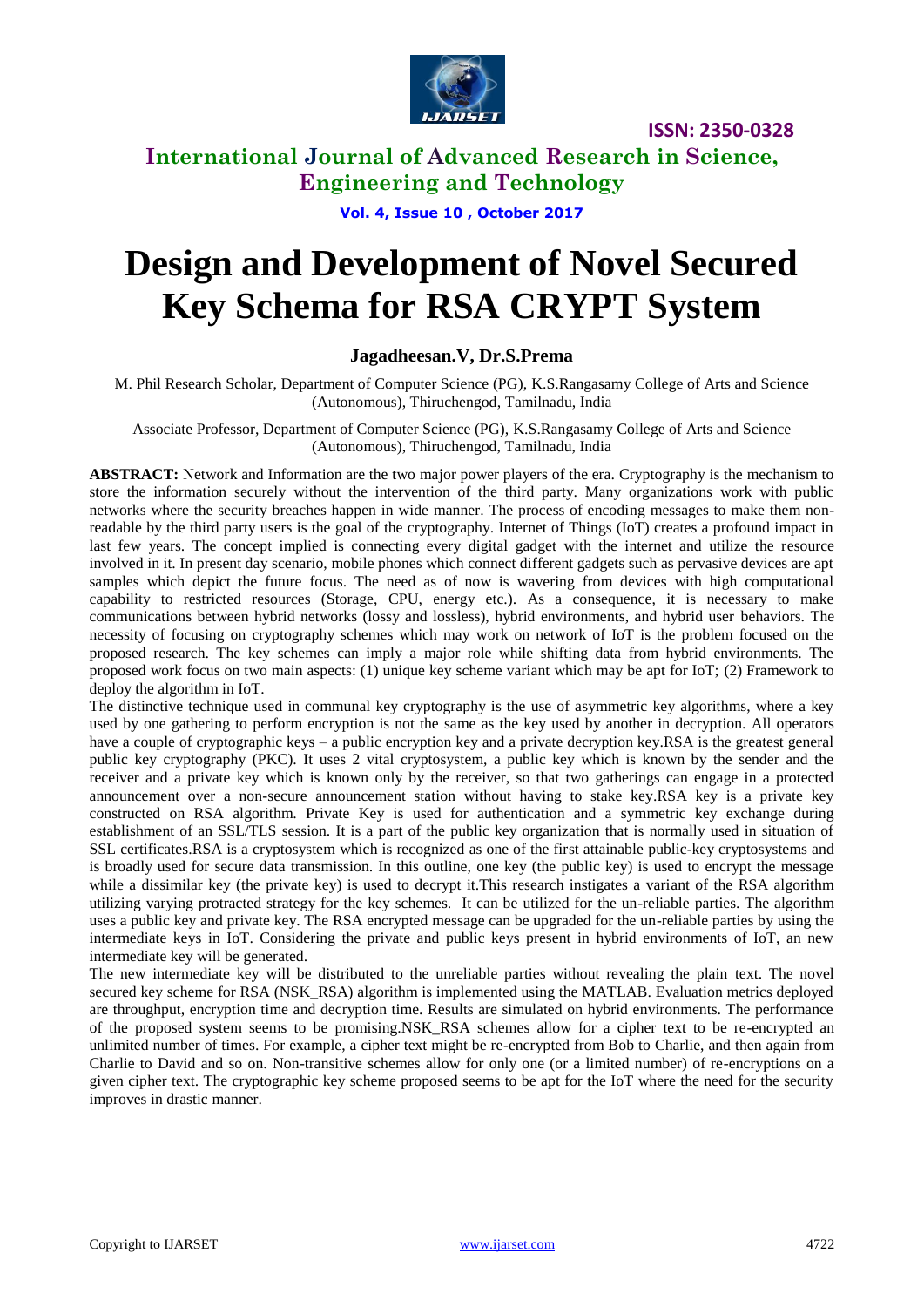

### **International Journal of Advanced Research in Science, Engineering and Technology**

### **Vol. 4, Issue 10 , October 2017**

### **I. INTRODUCTION**

Present cryptography concerns itself with the succeeding four objectives are isolation, integrity, Non-repudiation, confirmation. Events and procedures that assemble a number of or all of the above criteria are known as cryptosystems. Cryptosystems are often consideration to refer only to numerical events and workstation programs; however, they also hold the instruction of human presentation, such as choosing hard-to-guess passwords, sorting off out of work schemes, and not conversing responsive proceedings with outsiders. The enlargement of the Internet and electronic business has brought to the front position the issue of isolation in electronic communication. Large volumes of individual and responsive information are automatically transmitted and stored every day. What an agreement does one have that a message sent to one more person is not intercepted and read without their knowledge or approval? Tools to make sure the isolation and privacy of paper-based message have existed for a long time. Similar tools exist in the electronic communications arena. Encryption is the normal technique for creation a communication personal. Anyone deficient to send a private message to another user encrypts (enciphers) the communication before transmitting it. Only the planned recipient knows how to properly decrypt (decipher) the communication. Anyone who was "eavesdropping" on the announcement would only see the encrypted communication. Because they would not know how to decrypt it successfully, the communication would make no sense to them. As such, privacy can be ensured in electronic communication. The Rivest-Shamir-Adleman (RSA) algorithm is one of the majorities accepted and secures public-key encryption techniques. The procedure capitalizes on the fact that there is no efficient way to factor very large (100-200 digit) numbers.

Using an encryption key (e,n), the algorithm is as follows:

- 1. Represent the message as an integer between 0 and (n-1). Large messages can be broken up into a number of blocks. Each block would then be represented by an integer in the same range.
- 2. Encrypt the message by raising it to the eth power modulo n. The result is a cipher text message C.
- 3. To decrypt cipher text message C, raise it to another power d modulo n

The encryption key  $(e, n)$  is made public. The decryption key  $(d, n)$  is kept private by the user.

- 1. Choose two very large (100+ digit) prime numbers. Denote these numbers as p and q.
- 2. Set n equal to  $p * q$ .
- 3. Choose any large integer, d, such that  $GCD(d, ((p-1) * (q-1))) = 1$
- 4. Find e such that  $e * d = 1$  (**mod** ((p-1) \* (q-1)))

Cryptographic techniques cannot be proven secure. As an alternative, the only test is to see if an important person can form out how to decipher a communication without having straight information of the decryption key. The RSA method's safety rests on the fact that it is enormously hard to factor very large numbers. If 100 digit numbers are used for p and q, the resulting n will be approximately 200 digits. The greatest known factoring algorithm would take far too long for an attacker to ever break the code. Other methods for determining d not including factoring n are uniformly as hard. Any cryptographic method which can refuse to accept a concerted attack is regarded as secure.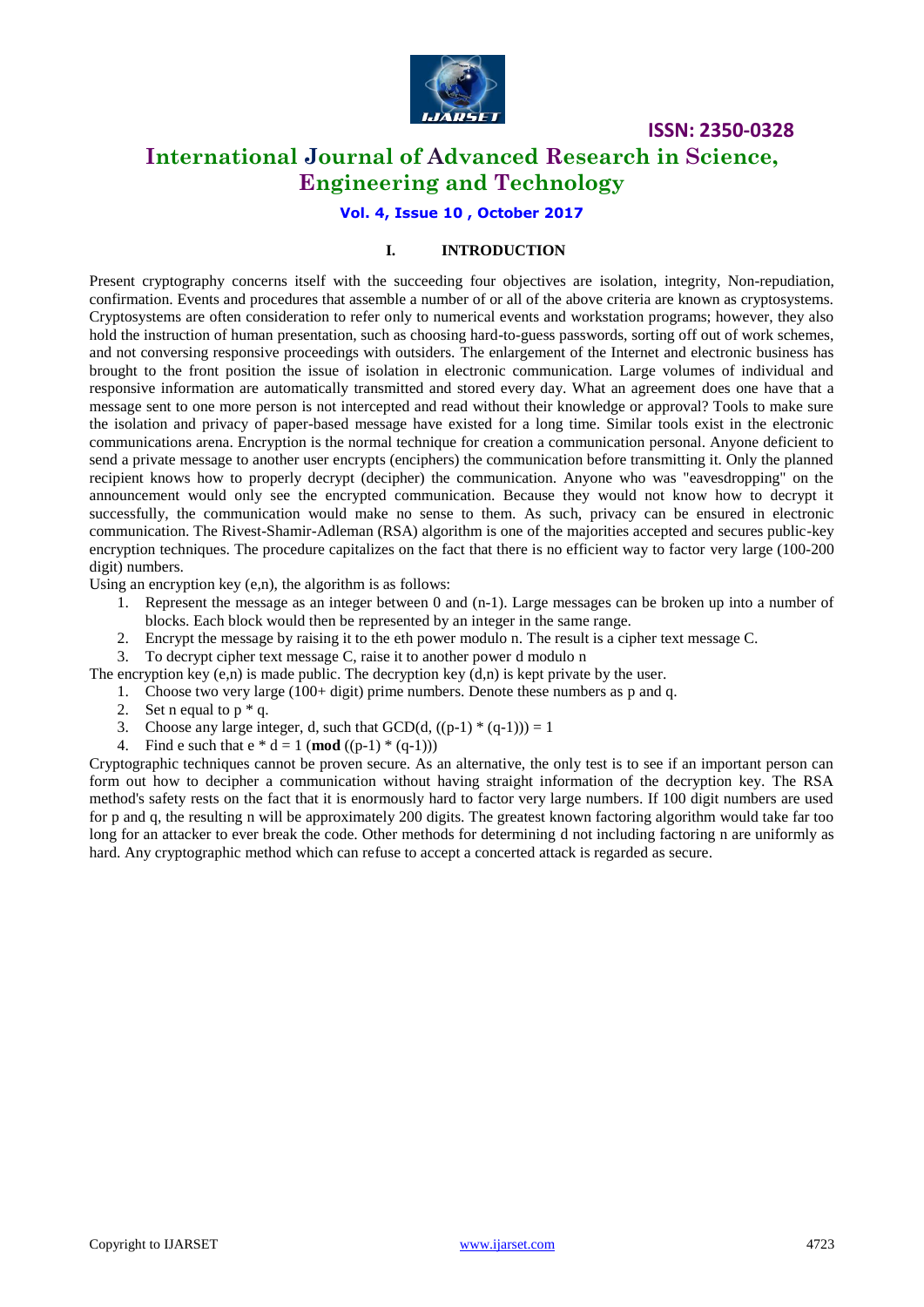

## **International Journal of Advanced Research in Science, Engineering and Technology**

**ISSN: 2350-0328**

### **Vol. 4, Issue 10 , October 2017**

### Party A wants to send a message to Party B

When only confidentiality is needed:



When only authentication is needed:



When both confidentiality and authentication are needed:



Figure 1.Sending and receiving of data

#### **II. LITRATURE REVIEW**

James Aspnes[1] is concerned in troubles concerned with securing enormous disconnected algorithms nearby trouble by unreliable donor. Using cryptographic methods, it may be possible to authorize in-between consequences in a scattered algorithm to be practiced separately of who presents them, reducing the problem of deciding which equipments to belief. These troubles twist out to be mostly necessary in systems, such as peer-to-peer networks, where association with the system is planned and cannot be imperfect only to equipment beneath the categorize of the algorithm luxurious.

[Joan Feigenbaum\[](http://cpsc.yale.edu/people/joan-feigenbaum)2] is concerned in the fundamentals of electronic business and in basic evils in difficulty suggestion that are forced by cryptology. One such complexity is the power of "instance-hiding" computations. The owner of a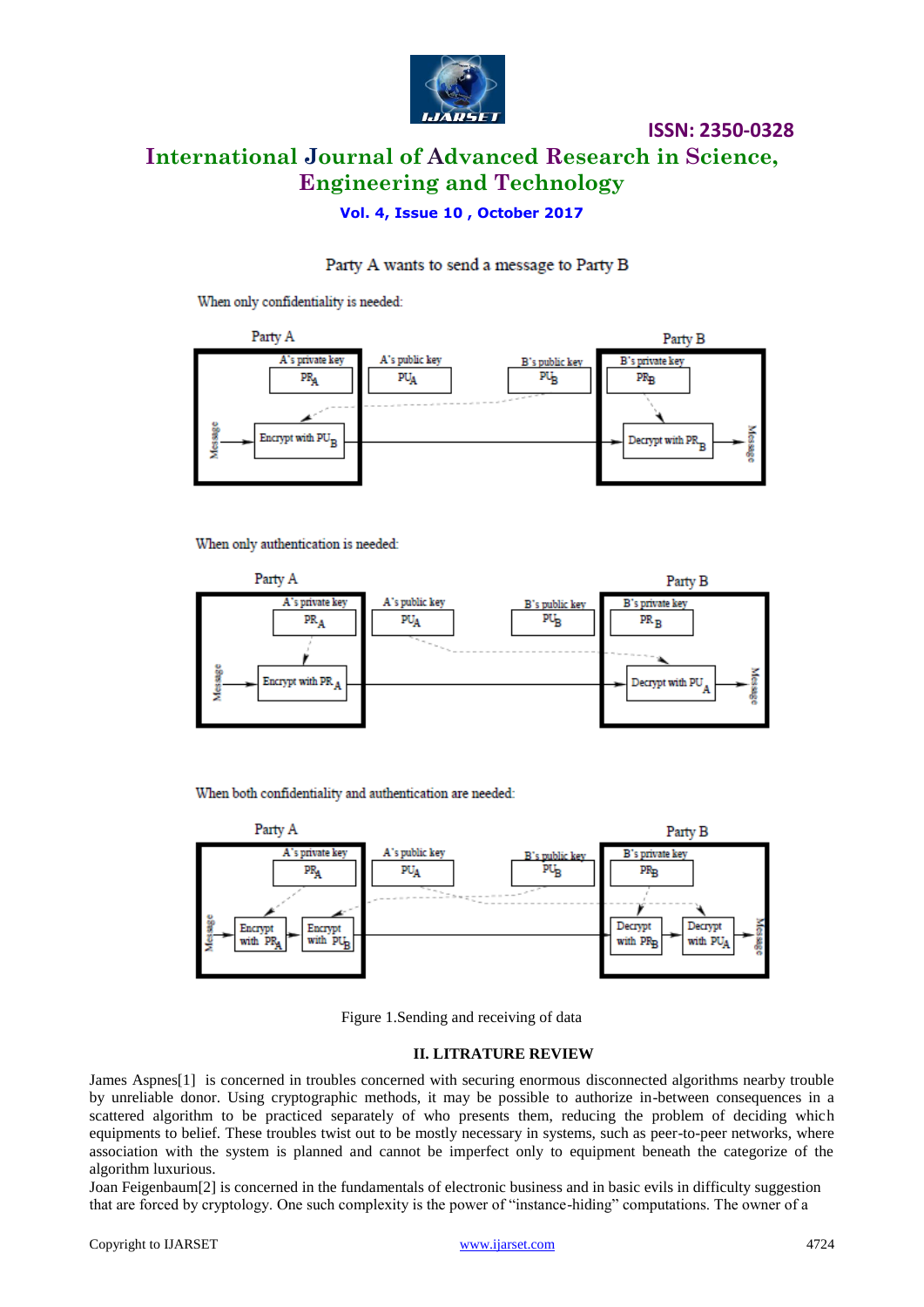

### **International Journal of Advanced Research in Science, Engineering and Technology**

### **Vol. 4, Issue 10 , October 2017**

secret database uses the better dispensation power of one or more additional equipments without having to expose the record to that equipment. It is established that 1) the instance-hiding computations are imperfect in authority if the private-database proprietor can only discuss with a single other engine; 2) that they are enormously authoritative if the proprietor can discuss with numerous other equipments, and 3) that illustration thrashing is directly connected to some of the middle subjects of difficulty hypothesis.

[Michael Fischer \[](http://cpsc.yale.edu/people/michael-fischer)3] is concerned in security harms connected with Internet collection and extra usually in hope and safekeeping in joint additions. He has been raising a replicated civilization in which faith has a precise algorithmic meaning. In this environment, faith can be well-informed and used for decision structure. Better choices lead to enhanced community accomplishment. This building agrees for the improvement and examination of some very easy algorithms for education and exploiting faith that are simply implementable in a variety of setting and are doubtfully like to what public frequently use in on a daily base life.

[Zhong Shao\[](http://cpsc.yale.edu/people/zhong-shao)4] leads the FLINT group at Yale, which is raising a method for confined portable structure based on authentication logics, proof-carrying code, and type-based confirming compilers. Verification logics are official logics that authorize one to reason about the possessions of systems and measures that confirm the independence of users and make a decision whether or not to allow a range of processes. Modeling such schemes provides the common profits of formal study: hidden statements are made clear, unneeded features are uncovered, and errors in the system may be found. Proof-carrying code (PCC) allows a code creator to offer a (compiled) agenda to a host, the length of with an official proof of security. The host can recognize a safety policy and a set of adages for computation about guard the producer"s verification must be in conditions of those proverbs. Type-based certifying compilers are compilers that use unmoving type in run to help create provably safe target code. These technologies fit jointly naturally and form the basis for present confined mobile-code system.

### **III. SYSTEM ANALYSIS**

Dworkin presents an in detail literature survey of accessible cryptographic organizer systems. The segment starts with an explanation of different plan goals and design parameters that be supposed to be measured while scheming a cryptographic file system. A brief explanation of a variety of ciphers and modes of operations used by accessible cryptographic file systems has been offered along with a exhaustive explanation of XEX-based Tweaked codebook mode with cipher text Stealing (XTS) that can be used by cryptographic file systems for better presentation. Then, existing cryptographic file systems at the block device level and at file system level in user-space and in kernel space are obtainable with their rewards and restrictions. Further, a brief appraisal of trusted computing technologies and profits of by means of them for key organization in cryptographic file systems has been explained. Finally, synopsis of the properties of accessible cryptographic file systems has been offered along with the problems recognized for shipping out explore job.

### **A. RSA cryptography**

The a variety of comments immediately affirmed form the basis for the RSA public-key cryptosystem,

this was made-up at MIT in 1977 by Ronald Rivest, Adi Shamir and Leonard Adleman. The public key in this cryptosystem consists of the value n, which is called the modulus, and the value e, which is called the communal proponent. The private key consists of the modulus n and the value d, which is called the confidential proponent.

An RSA public-key / private-key pair can be generated by the following steps:

1. Produce a pair of large, random prime"s p and q.

2. Calculate the modulus n as n= pq.

3. Select an odd public exponent e between 3 and n-1 that is relatively prime to p-1 and q-1.

4. Compute the private exponent d from e, p and q.

5. Production (n, e) as the public key and (n, d) as the private key. The encryption operation in the RSA cryptosystem is exponentiation to the  $e^{th}$  power modulo n:

 $C=ENCRYPT(m) = m<sup>e</sup>mod n$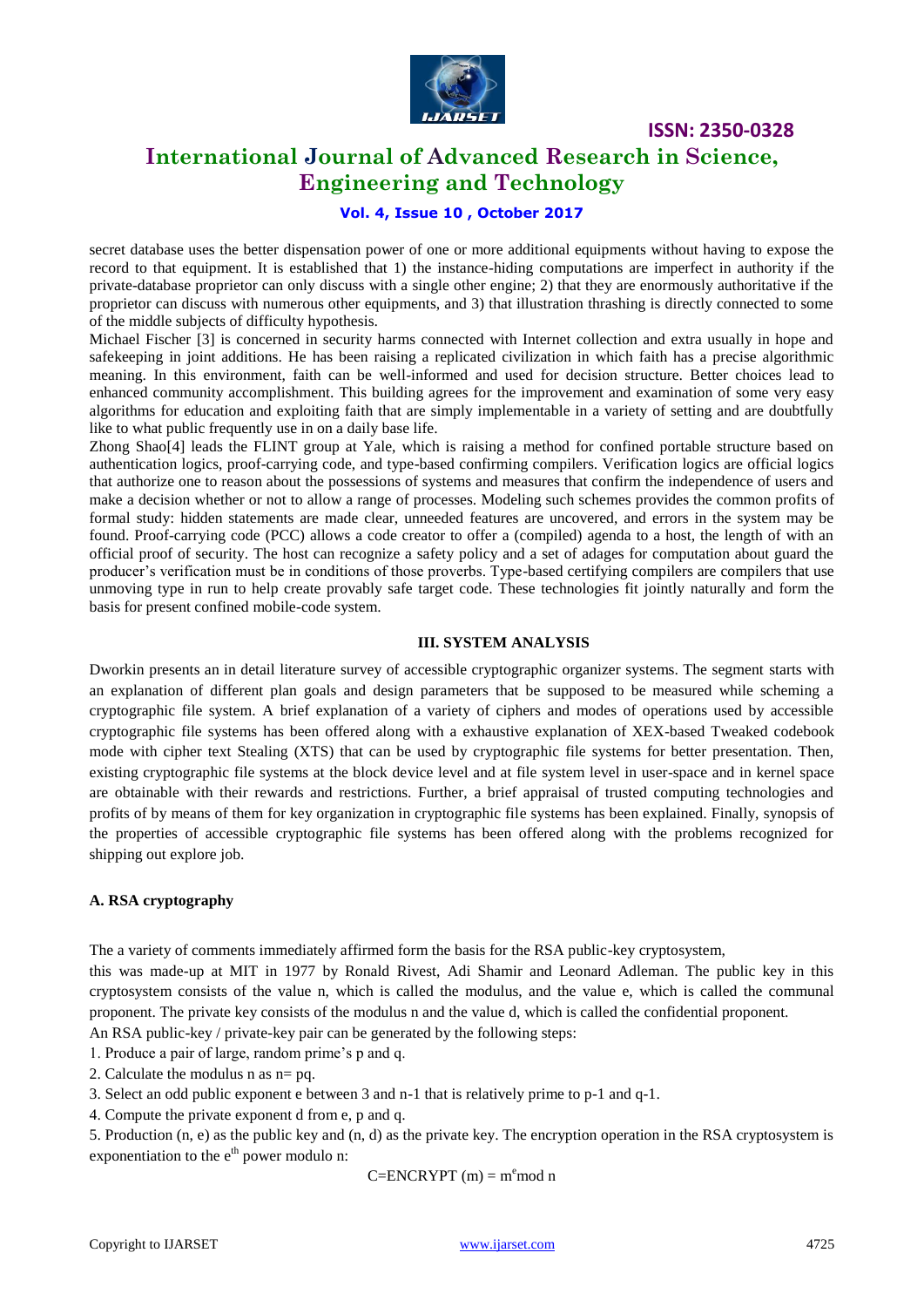

### **International Journal of Advanced Research in Science, Engineering and Technology**

### **Vol. 4, Issue 10 , October 2017**

The input m is the message; the output c is the resulting cipher text. In practice, the message m is typically some kind of appropriately formatted key to be shared. The actual message is encrypted with the shared key using a traditional

encryption algorithm. This construction makes it possible to encrypt a message of any length with only one exponentiation.

The decryption operation is exponentiation to the  $d<sup>th</sup>$  power modulo n:

 $m = DECRYPT(c) = c<sup>d</sup>mod n$ .

The relationship between the exponent's e and d ensures that encryption and decryption are inverses, so that the decryption operation recovers the original message m. Without the private key (n, d) (or equivalently the prime factors p and q), it's difficult to recover m from c. Consequently, n and e can be made public without compromising security, which is the basic requirement for a public-key cryptosystem. The fact that the encryption and decryption operations are inverses and operate on the same set of inputs also means that the operations can be employed in reverse order to obtain a digital signature scheme following Diffie and Hellman"s model. A message can be digitally signed by applying the decryption operation to it, i.e., by exponentiation it to the  $d<sup>th</sup>$ power:

 $s=$  SIGN (m) = m<sup>d</sup>mod n

The digital signature can then be verified by applying the encryption procedure to it and evaluating the result with and/or improving the message:

#### m= VERIFY  $(s) = s^e \mod n$ .

Rijndael developers sought a plan that has a low connection between input bits and output bits, and the goods that the output cannot be described as a simple mathematical utility of the input. In addition, the s-box has no permanent points  $(s-box (a) = a)$  and no contrary permanent points  $(s-box (a) = -a)$  where  $-a$  is the bitwise compliment of a. The s-box must be invertible if decryption is to be potential  $(Is-box[s-box (a)] = a)$  however it should not be its self inverse i.e. sbox (a)  $6=$  Is-box (a).

#### **IV. DRAWBACKS OF THE EXISTING SYSTEM**

The lack of the security mechanism which is compatible for the IoT such as cryptography do possess the following drawbacks:

- a. Loss of reputation. "The battery that you (manufacturer "x") claimed as genuine has exploded in my laptop."
- b. Loss of IP. "The terrific algorithm I"ve developed in my video decoder during the last five years has been copied and duplicated. And I did not patent it to avoid disclosure of my tricks!"
- c. Loss of money. "Tens of payment terminals are hacked in my retail chain store, so fake transactions are performed and/or cardholder sensitive data are stolen. Customers are going to blame me and I will need to identify the hackers."
- d. Loss of goods. "I just read about the hack of an energy meter published on the web and already thousands of dishonest subscribers are implementing it to pay a lower bill."
- e. Loss of health. "My insulin pump does not dispense any more, or it dispenses too much. Who ordered a change in delivery times?"
- f. Loss of control of vital infrastructures. "Who turned the lights off in the whole city?

### **V. NEED FOR PROPOSED WORK**

Security is a primary concern for the Internet of Things, as important as minimum power consumption, affordability, and wireless connectivity. Hence IoT devices are optimized for little power consumption and affordability, many have fewer than optimal computing resources. The good information is there are quite a lot of options for using cryptography to make it more complicated for hackers to highjack user living room webcam, video doorbell or car.

For the IoT, authentication ensures that devices are interacting with authorized gateways and cloud services and they in turn authorize that they are dealing with authentic IoT nodes. The sender will use a hashing method and shared secret keys to produce a tag known as a message authentication code (MAC). The receiver act upon the same hashing algorithm to decode the MAC and evaluate it with one stored locally.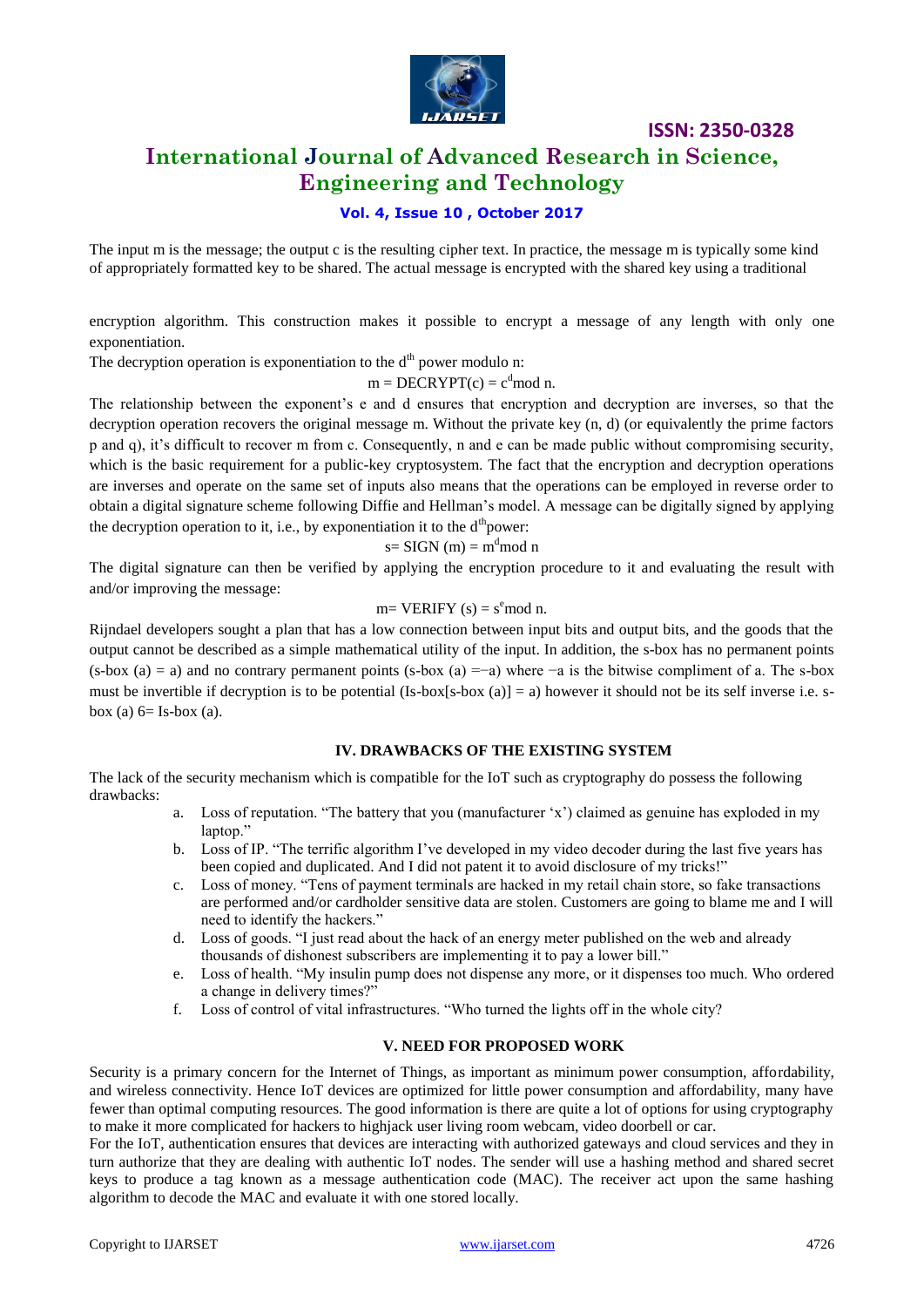

### **International Journal of Advanced Research in Science, Engineering and Technology**

### **Vol. 4, Issue 10 , October 2017**

The key aspect of the MAC depends on the complexity of the hashing algorithm, the length of the key used and whether the key is shared secretly and stored securely. The current state-of-the-art hashing method for cryptographic aims is SHA-256 with 256-bit keys.

### **A. ADVANTAGES OF THE PROPOSED SYSTEM**

The cryptographic method defined and implemented in the proposed system has considered the following aspects:

- 1. Perform the legal/contractual loom. This possibility is always cost effective and worth setting up. A device manufacturer can ask subcontractors (e.g., manufacturing plants) to sign a nondisclosure agreement (NDA) and to assure to be honest and faithful.
- 2. Execute technical countermeasures. These steps will care for devices against deceitful partners, subcontractors, and outlaw/unreachable attackers.
- 3. Technical countermeasures assure that a device"s banal behavior and functions are forbidden, sealed, and sanctioned by the manufacturer. Nothing can then either amend defined operation or entrée protected functions.

### B . **MOTIVATION OF THE RESEARCH**

Encryption has been worn for millennia. Ancient Greek generals accepted messages to each other encoded on leather strips. Today AES is the established standard to encrypt and decrypt messages using digital keys. Symmetric key cryptography deploys the same key to encrypt and decrypt the message, making it critical to keep the key secret. Asymmetric cryptography deploys a shared, public key and a private key which is been secret.

While asymmetric key cryptography has the benefit of added security over insecure channels, it's more than 1,000 times more computationally expensive than symmetric key cryptography. Asymmetric cryptography can be employed to establish a secure channel to handover secret keys which can be used for succeeding symmetric methods. On the other hand, symmetric key cryptography used along with Diffie–Hellman key exchange is frequently secure enough for different embedded applications.

In IoT devices, hardware acceleration creates ample information. Authentication chips or cryptographic co-processors can carry out complicated encryption and authentication competently in hardware, saving battery life and processor cycles. It consumes more effort to secure any allied computing device, but in the long run, it"s the right thing to do.

### **VI. IMPLEMENTATION OF ALGORITHM**

### A. **RSA cryptography – formal method of working**

The working of RSA cryptography method is explained as follows:

Step 1: Start the process:

Step 2: Consider two large prime numbers  $x \& y$ .

Step 3: Calculate:  $N = x*y$  Where N is the factor of two large prime number.

Step 4: Choose an Encryption key (E) subject to the condition that it should not be a factor of  $(x-1)*(y-1)$  and assign  $\varnothing$ (n)= (x-1)\*(y-1)

The assumption for the Encryption Key E should be,  $1 \lt E \lt \mathcal{O}(n)$  and  $gcd(E, \mathcal{O}(n)=1$ 

The intention behind gcd calculation is that  $E \& \emptyset(n)$  has to be relative prime.

Step 5: Choose the Decryption key (D), which satisfy the condition that  $D*E \mod (x-1)*(y-1)=1$ 

Step 6: Encryption Phase: Cipher Text= (Plain Text) E mod N

Step 7: Decryption Phase: Plain Text= (Cipher Text) E mod N

Step 8: Stop the process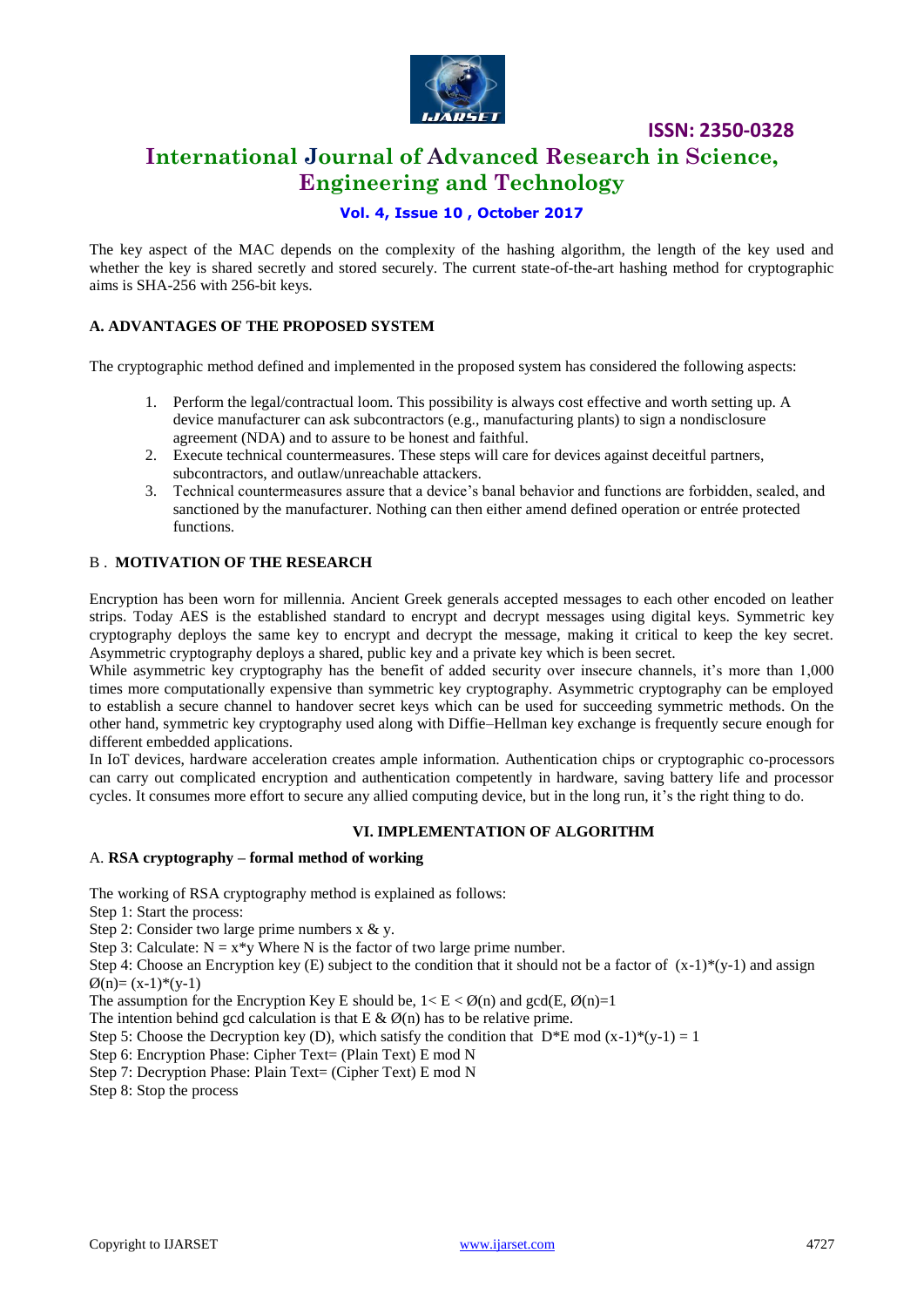

### **International Journal of Advanced Research in Science, Engineering and Technology**

### **Vol. 4, Issue 10 , October 2017**

### **Table 1: Comparison of Message Size and Time taken**

| <b>Message</b><br><b>Size</b> | <b>RSA</b> | <b>Enhanced</b><br>RSA | Proposed<br><b>Method</b> |
|-------------------------------|------------|------------------------|---------------------------|
| <b>10 KB</b>                  |            |                        |                           |
|                               | 0.00578    | 0.00057                | 0.00226                   |
| <b>20 KB</b>                  | 0.03859    | 0.00223                | 0.00246                   |
| <b>30 KB</b>                  | 0.01946    | 0.0035                 | 0.00379                   |
| <b>40 KB</b>                  | 0.02767    | 0.00624                | 0.00659                   |
| 50 KB                         | 0.03322    | 0.00686                | 0.00729                   |
| <b>100 KB</b>                 | 0.07127    | 0.01432                | 0.01569                   |
| <b>200 KB</b>                 | 0.15799    | 0.03022                | 0.03086                   |



Figure 3. Comparison of Message Size and Time taken

### **Table 2: Comparison of the Mean time**

| <b>Message</b> | <b>RSA</b> | <b>Enhanced</b> | <b>Proposed</b> |
|----------------|------------|-----------------|-----------------|
| <b>Size</b>    |            | <b>RSA</b>      | <b>Method</b>   |
| Mean<br>Time   | 0.04666    | 0.00913         | 0.00985         |



Figure 4. Comparison of the Mean time